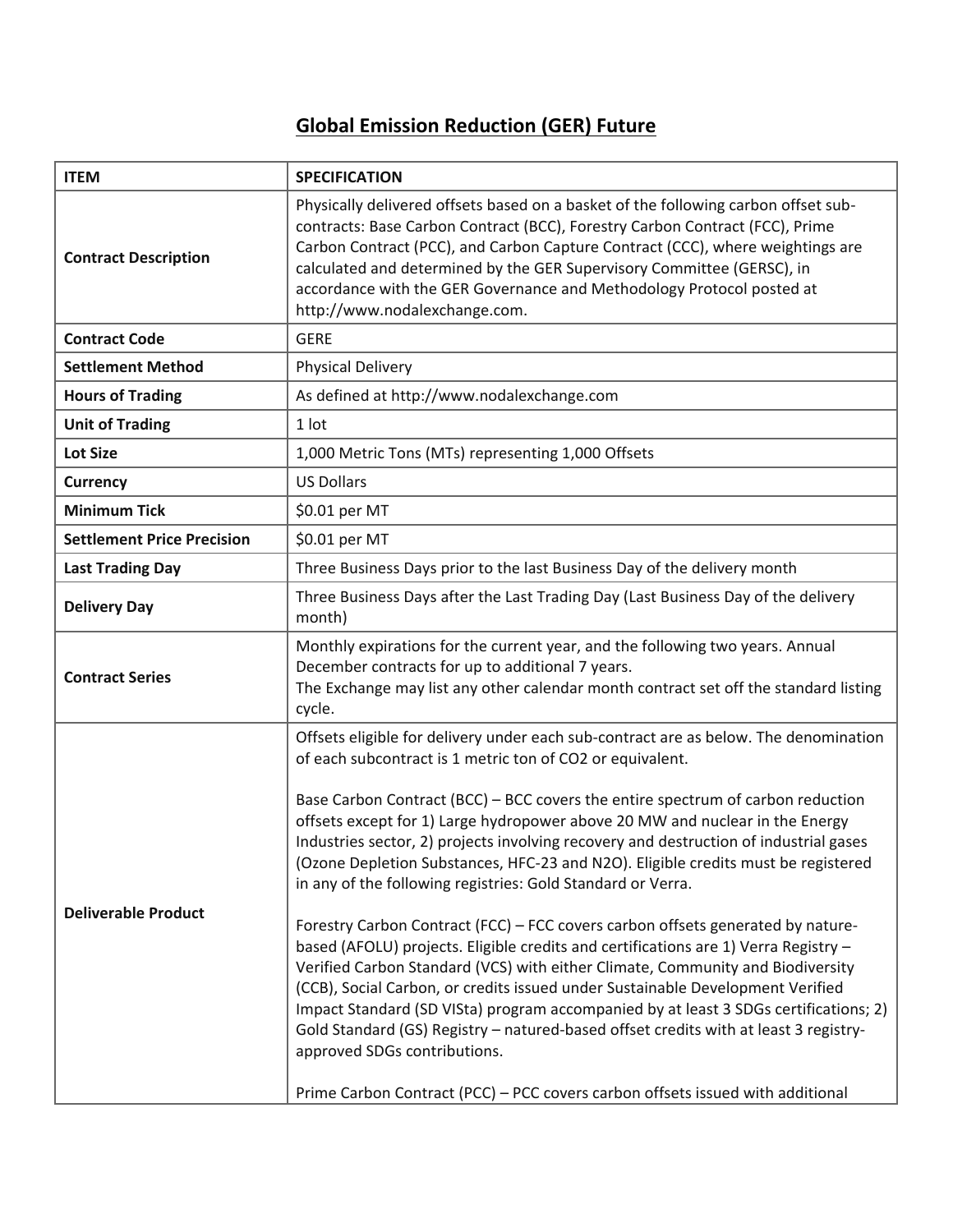| <b>ITEM</b>                   | <b>SPECIFICATION</b>                                                                                                                                                                                                                                                                                                                                                                                                                                      |
|-------------------------------|-----------------------------------------------------------------------------------------------------------------------------------------------------------------------------------------------------------------------------------------------------------------------------------------------------------------------------------------------------------------------------------------------------------------------------------------------------------|
|                               | certifications for SDG co-benefits. Eligible credits and certifications are 1) Verra<br>Registry -credits issued under SD VISta program accompanied by at least 3 SDGs<br>certifications; 2) Gold Standard (GS) Registry - registry-approved credits<br>accompanied by at least 3 SDG certifications.                                                                                                                                                     |
|                               | Carbon Capture Contract (CCC) - CCC initially represents one European Union<br>Allowances (EUA), being the tradable unit under the European Union Emissions<br>Trading Scheme (EU ETS). In the future, each CCC is expected to represent either 1)<br>such number of EUAs as the GER Supervisory Committee (GERSC) may determine, or<br>2) a Carbon Emission Unit generated by a qualifying type of carbon removal project<br>as determined by the GERSC. |
|                               | Delivery eligibility criteria for each subcontract is further defined in GER Governance<br>and Methodology Protocol.                                                                                                                                                                                                                                                                                                                                      |
|                               | GERSC will provide independent governance and review, monitor ongoing<br>development, and conduct necessary amendment on the eligible deliverable<br>products and registries in accordance with GER Governance and Methodology<br>Protocol.                                                                                                                                                                                                               |
|                               | The weightings of GER sub-contracts are calculated and determined by GERSC<br>annually through the annual review in February of each review year. The<br>amendment to the weightings will take effect in April of the review year, applicable<br>from the April expiry of the review year to the March expiry of the following year.                                                                                                                      |
|                               | Current Weightings (Effective from June 2022 to March 2023):                                                                                                                                                                                                                                                                                                                                                                                              |
|                               | Base Carbon Contract (BCC) - 38.3%                                                                                                                                                                                                                                                                                                                                                                                                                        |
|                               | Forestry Carbon Contract (FCC) - 38.7%                                                                                                                                                                                                                                                                                                                                                                                                                    |
|                               | Price Carbon Contract (PCC) - 22.0%                                                                                                                                                                                                                                                                                                                                                                                                                       |
|                               | Carbon Capture Contract (CCC) - 1%                                                                                                                                                                                                                                                                                                                                                                                                                        |
|                               |                                                                                                                                                                                                                                                                                                                                                                                                                                                           |
|                               | Eligible vintage years are for 2013 and later.                                                                                                                                                                                                                                                                                                                                                                                                            |
| <b>Registry</b>               | Any offset must be registered in any of the following registries: The Gold Standard,<br>Verra, or European Union Emission Trading System Union Registry.<br>GER Supervisory Committee (GERSC) will provide independent governance and<br>review, monitor ongoing development, and conduct necessary amendment on the<br>eligible deliverable products and registries in accordance with GER Governance and<br>Methodology Protocol.                       |
| <b>Daily Settlement Price</b> | Determined by the Exchange based on exchange activity, other market data, and<br>extrapolation to traded contracts, as appropriate                                                                                                                                                                                                                                                                                                                        |
| <b>Final Settlement Price</b> | The Daily Settlement Price on the Last Trading Day                                                                                                                                                                                                                                                                                                                                                                                                        |
| <b>Delivery</b>               | On the Last Trading Day, the Exchange will provide the Clearing House with<br>information identifying the Participants with delivery obligations for the purpose of                                                                                                                                                                                                                                                                                       |